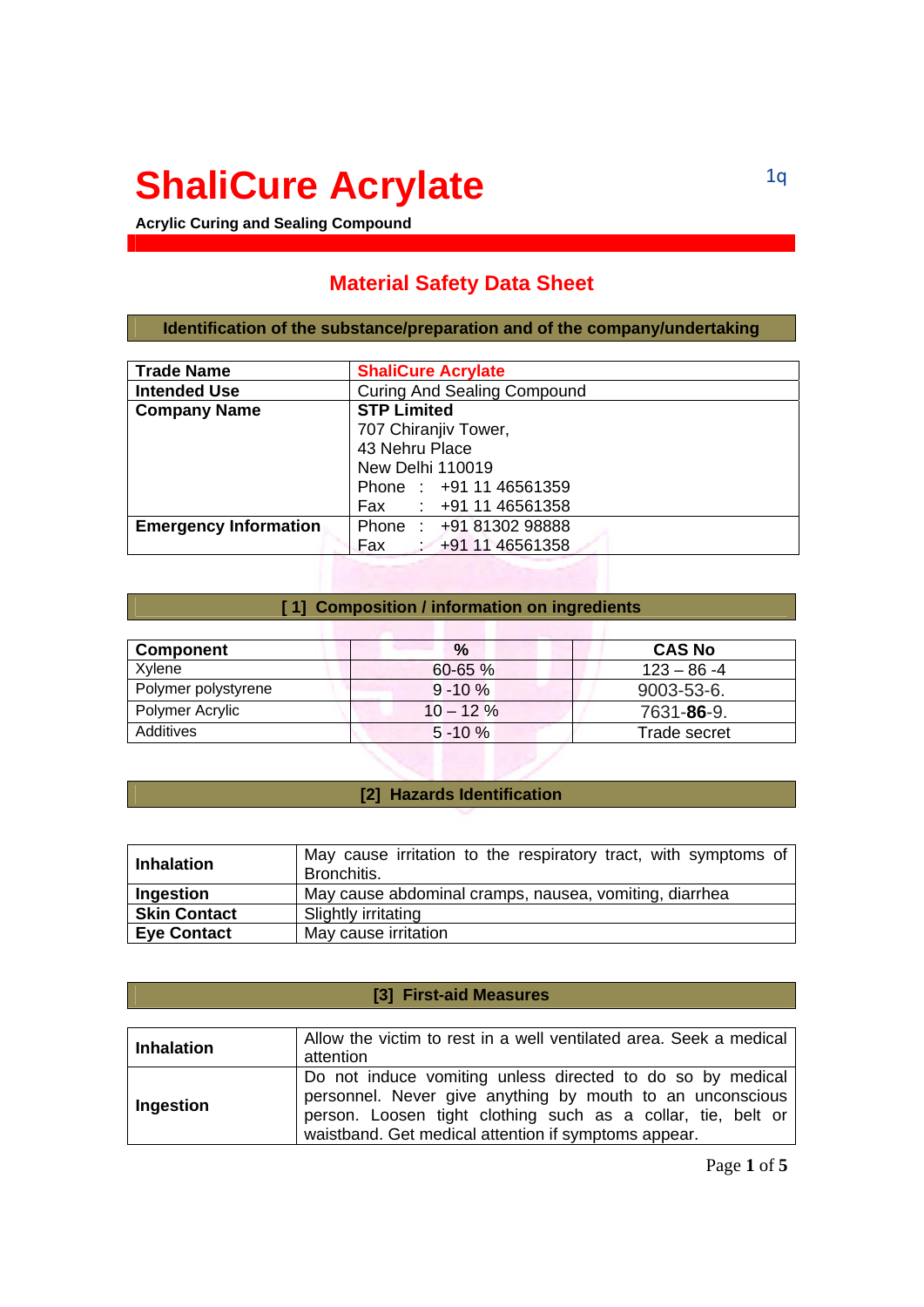| <b>Eye Contact</b>  | Check for and remove any contact lenses. Immediately flush<br>eyes with running water for at least 15 minutes, keeping eyelids<br>open. Cold water may be used. Do not use an eye ointment.<br>Seek a medical attention.                            |
|---------------------|-----------------------------------------------------------------------------------------------------------------------------------------------------------------------------------------------------------------------------------------------------|
| <b>Skin Contact</b> | In case of contact, take of all contaminated clothes immediately,<br>immediately flush skin with plenty of water for at least 15 minutes<br>while removing contaminated clothing and shoes. Wash clothing<br>before reuse. Seek a medical attention |

# **[4] Fire-fighting Measures**

| <b>Extinguishing Media</b>                  | CO2, Foam , extinguishing powder, in case<br>of larger fires, water spray should be used.                                                                                                                                                                                                                                                                                  |
|---------------------------------------------|----------------------------------------------------------------------------------------------------------------------------------------------------------------------------------------------------------------------------------------------------------------------------------------------------------------------------------------------------------------------------|
| <b>Special Fire Fighting procedures</b>     | Fire fighter must wear self contained<br>breating apparatus.                                                                                                                                                                                                                                                                                                               |
| <b>Unusual Fire &amp; Explosion Hazards</b> | High volume water jet<br>Burning releases carbon monoxide, carbon<br>dioxide, oxides of nitrogen and traces of<br>hydrogen<br>cyanide. In the event of fire and/or<br>explosion do not breathe fumes.<br>Firemen must wear self-contained<br>breathing apparatus.<br>Do not allow contaminated extinguishing<br>water to enter the soil, ground-water or<br>surface waters |

| [5] Accidental Release Measures / Spills and Leaks |                                        |  |  |  |  |
|----------------------------------------------------|----------------------------------------|--|--|--|--|
|                                                    |                                        |  |  |  |  |
| Steps to be taken in case material is              | Do not allow to escape into waterways, |  |  |  |  |
| released or spilled                                | wastewater or soil.                    |  |  |  |  |
|                                                    |                                        |  |  |  |  |

# **[6] Handling & Storage**

| <b>Precautions for safe handling</b> | Keep in tightly closed container in cool dry<br>area from all sources of ignition                                |
|--------------------------------------|------------------------------------------------------------------------------------------------------------------|
| <b>Other precautions</b>             | Provide general and/or local exhaust<br>ventilation to control airborne levels below<br>the exposure guidelines. |

## **[7] Exposure Controls / Personal Protection**

| <b>Engineering controls</b> | Natural ventilation should be adequate |  |  |  |
|-----------------------------|----------------------------------------|--|--|--|
|                             | under normal use conditions. Keep      |  |  |  |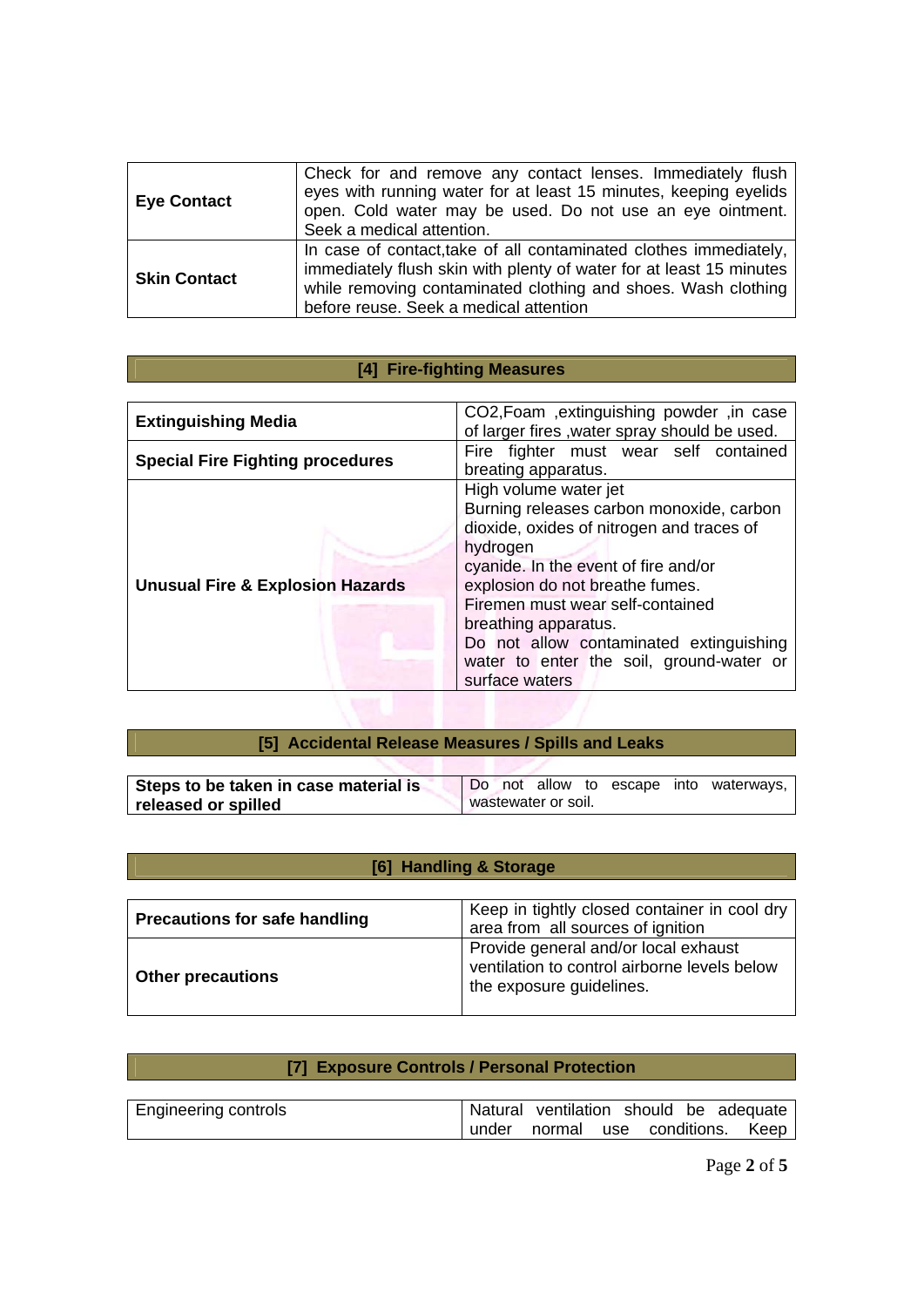|                                      | containers closed when not in use                                                                                                                                                                                                           |
|--------------------------------------|---------------------------------------------------------------------------------------------------------------------------------------------------------------------------------------------------------------------------------------------|
| <b>Personal Protective Equipment</b> | ProtectiveGloves, face protection, protective<br>clothing.                                                                                                                                                                                  |
| Respiratory protection               | Respiratory protection required in insufficiently<br>ventilated working areas and during spraying                                                                                                                                           |
| Glove type (AS2161)                  | Suitable materials for safety gloves; DIN EN<br>$374 - 3$ :                                                                                                                                                                                 |
| Eye protection                       | Wear safety glasses, which comply with local<br>standards                                                                                                                                                                                   |
| Clothing                             | Wear suitable Protective clothing                                                                                                                                                                                                           |
| Others                               | Use barrier creams to protect skin from contact<br>with the material. Always wash hands before<br>smoking, eating, drinking or using the toilet and<br>finishing work. Observe the<br>after<br>usual<br>precautions when handling chemicals |

| [8] Ventilation                                                       |  |  |  |
|-----------------------------------------------------------------------|--|--|--|
|                                                                       |  |  |  |
| Ensure adequate ventilation to comply with<br>  Local Exhaust<br>OEL. |  |  |  |
|                                                                       |  |  |  |

## **[9] Physical & Chemical Properties**

| Appearance                           | colourless liquid                        |
|--------------------------------------|------------------------------------------|
| <b>Odour</b>                         | Solvent                                  |
| Ignition temperature                 | : ca. 370 °C                             |
| <b>Initial Boiling Point</b>         | :ca 127 °C                               |
| <b>Specific Gravity</b>              | $0.80 - 0.92$ approx.at 20 ° C DIN 53217 |
| Vapour pressure(kPa at 20°C)         | ca. 12 hPa at 20 °C                      |
| <b>Melting Point /Freezing point</b> | $-10^{\circ}$ C                          |
| <b>Water Solubility</b>              | immiscible                               |
| <b>Flash Point °C</b>                | 25 °C DIN 53213                          |
| n-butyl acetate upper                | 7,5 %(V) / lower: 1,2 %(V)               |

# **[10] Stability & Reactivity**

| <b>Stability</b>                        | Stable under normal conditions                                                                                                            |
|-----------------------------------------|-------------------------------------------------------------------------------------------------------------------------------------------|
| <b>Conditions to avoid</b>              | Temperatures below $0^{\circ}$ C and above 50 $^{\circ}$ C.                                                                               |
| Incompatibility/Materials to avoid      | Oxidising agents, strong acids, alkalis,<br>Halogens                                                                                      |
| <b>Hazardous Decomposition Products</b> | : No hazardous decomposition products when<br>stored and handled correctly.<br>Thermal decomposition is highly dependent on<br>conditions |
| <b>Hazardous Polymerisation</b>         | Will not occur                                                                                                                            |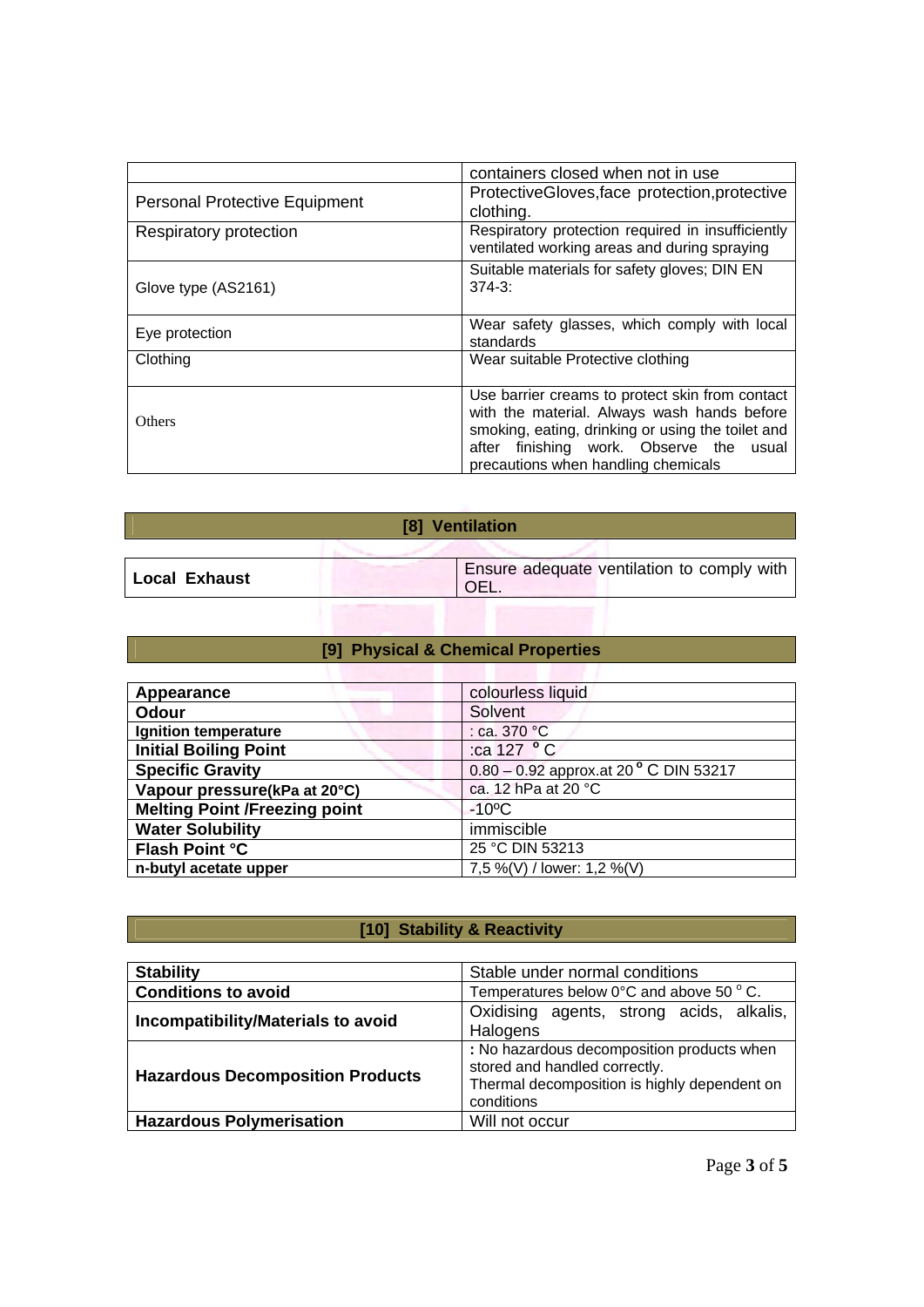## **[11] Toxicological Information**

The following toxicological assessment is based on knowledge of the toxicity of the product's components. Oral LD50, rat >5g/kg

Health Effects<br>On Eyes : I

On Eyes : May cause transient irritation.<br>On Skin : Unlikely to cause harm on brie

: Unlikely to cause harm on brief or occasional contact.

By Inhalation: Low volatility makes inhalation unlikely at ambient temperatures.

By Ingestion: Low order of acute toxicity. May cause irritation of mouth, throat and digestive tract.

Chronic : None known

## **[12] Ecological Information**

| <b>Environmental Assessment</b>                                          | : When used and disposed of as intended, no adverse |  |
|--------------------------------------------------------------------------|-----------------------------------------------------|--|
|                                                                          | environmental effects are foreseen.                 |  |
| <b>Mobility</b>                                                          | : Mobile liquid. Soluble in water.                  |  |
| Persistence and Degradability: Expected to be not readily biodegradable. |                                                     |  |
| <b>Bioaccumulative Potential</b>                                         | : Not expected to be bioaccumulative.               |  |
| Ecotoxicity                                                              | : Expected to be ecotoxic to fish/daphnia/algae     |  |
|                                                                          |                                                     |  |

| [13] Disposal Consideration                       |                                                                            |  |
|---------------------------------------------------|----------------------------------------------------------------------------|--|
|                                                   |                                                                            |  |
|                                                   | Dispose in accordance with all local and governmental regulations          |  |
| Unused Product                                    | : Dispose of through an authorised waste contractor to a<br>licensed site. |  |
| Used/Contaminated Product: As for Unused product. |                                                                            |  |
| Packaging                                         | : May be steam cleaned and recycled.                                       |  |

## **[14] Transport Information**

This product is NOT classified as dangerous for transport

| <b>UN number</b>       | 3082                      |
|------------------------|---------------------------|
| Dangerous goods class  | 9                         |
| <b>Subsidiary risk</b> | 30                        |
|                        |                           |
| <b>EPG card</b>        | 9C1                       |
| <b>Shipping name</b>   | ENVIRONMENTALLY HAZARDOUS |
|                        | SUBSTANCE, LIQUID, N.O.S  |
| <b>Packing group</b>   | Ш                         |